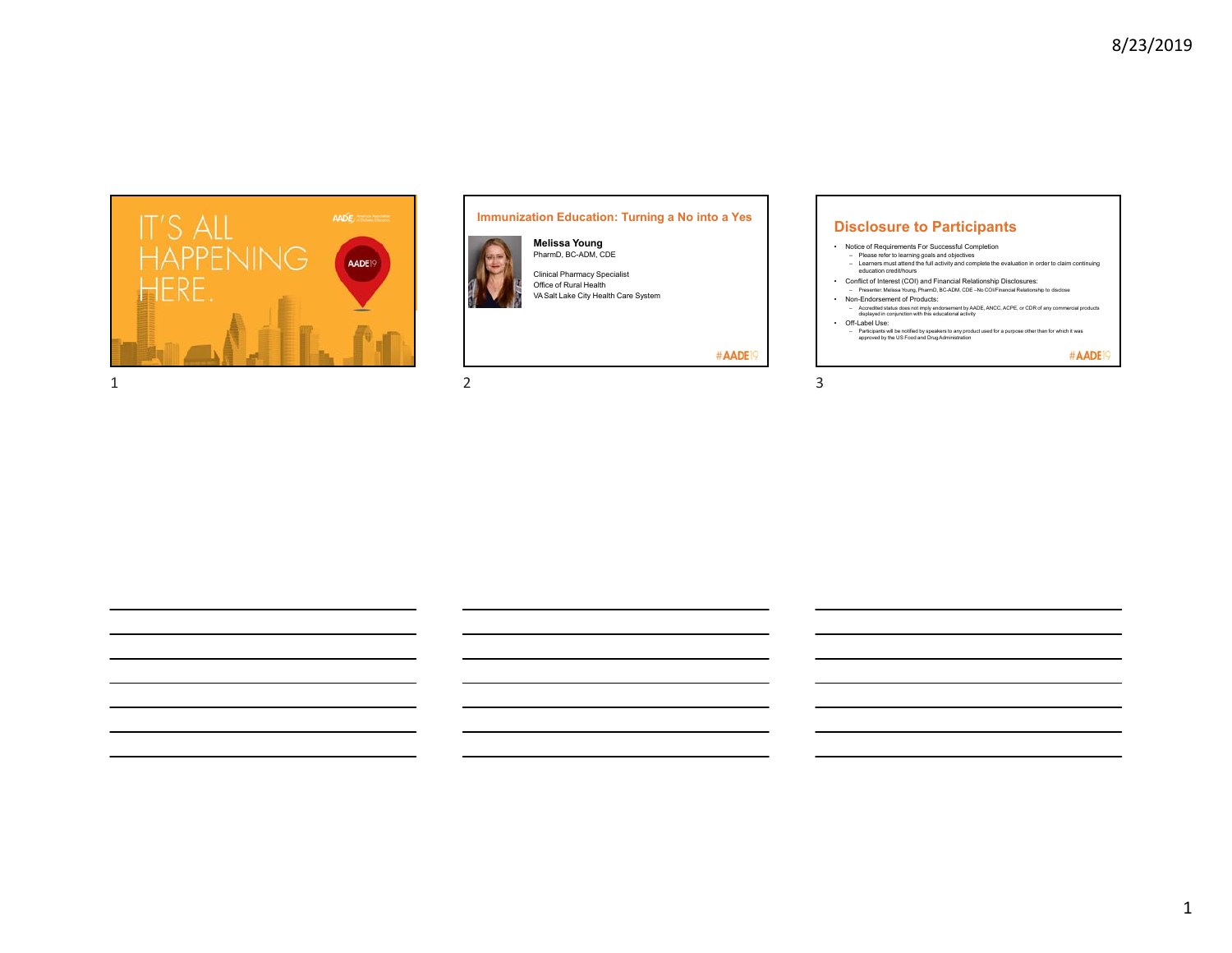#AADE

# **Learning Objectives**

- Recognize immunization education as part of the Diabetes Self-Management Education and Support (DSMES) curriculum and know where to find resources
- Summarize published data showing certain vaccinations can prevent serious illness in persons with diabetes (PWD)
- Apply strategies for addressing hesitancy for recommended vaccinations

#AADE<sup>19</sup>

 $4\,$ 

### **Overview**

- Vaccines: Population Health Strategy
- Immunizations and DSMES
- Vaccine Recommendations
- Influenza Vaccination: Call to Action
- Tools for Diabetes Educators

#AADE<sup>19</sup>

*For each birth cohort vaccinated… Society,*

**Vaccines: Population Health Strategy**

• **Saves 33,000 lives**

• **Prevents 14 million cases of disease** • **Saves \$9.9 billion in direct health care costs** • **Offsets \$33.4 billion indirect costs**

Immunization and Infectious Diseases <u>https://www.healthypeople.gov/2020/topics-objectives/topic/immunization-and-infectious-diseases.</u><br>ODPHP. Accessed June 28, 2019.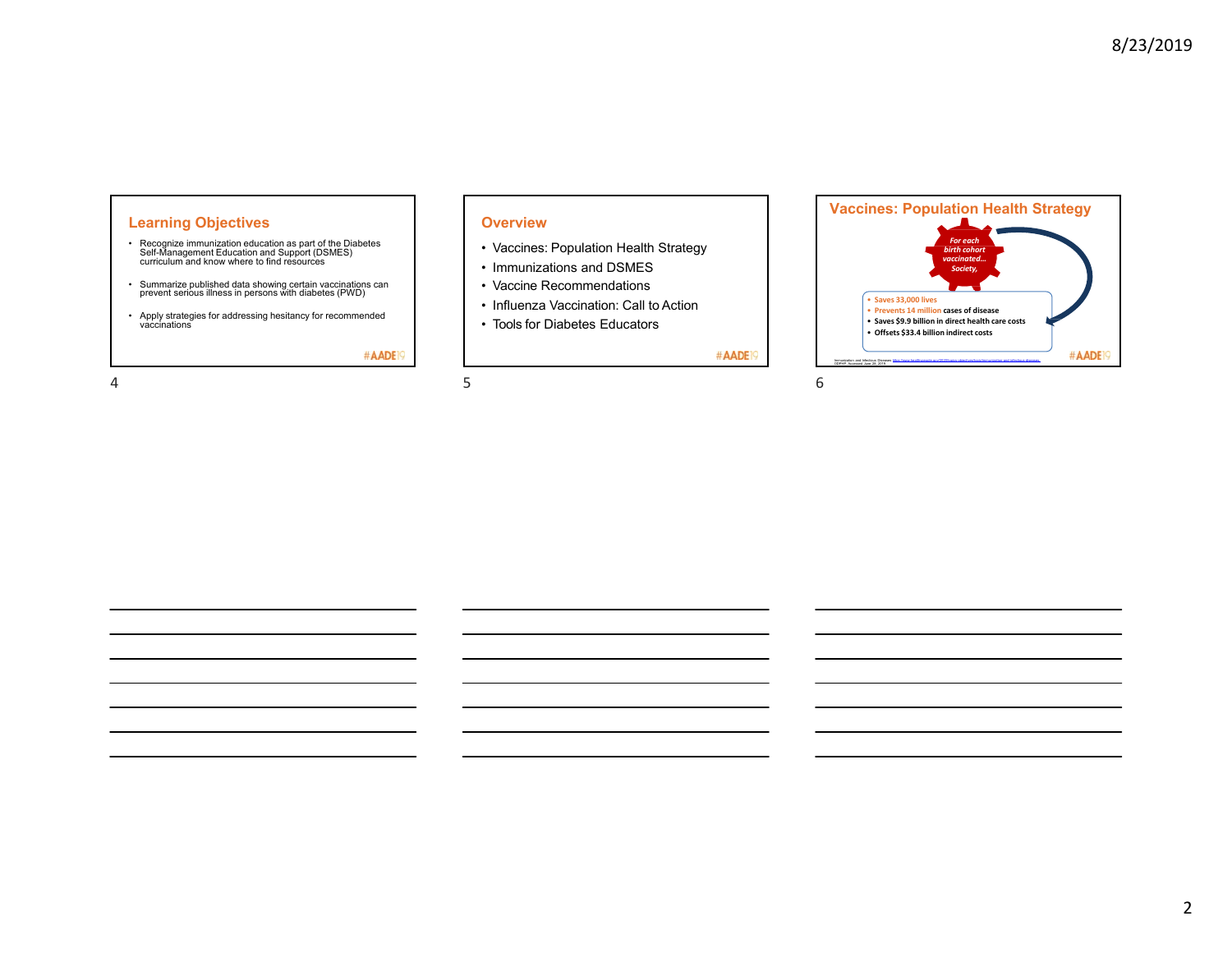# **Vaccines: Continuing Challenges**

- *42,000 adult deaths + 300 children per year*  in the U.S. due to vaccine‐preventable diseases
- **Acute respiratory infections:**

Immunization and Infectious Diseases https://www.healthypeople.gov/2020/topicsobjectives/topic/immunization-and-infectious diseases.

- *8th leading cause of death in U.S.*
- **Accounts for 56,000 deaths annually!**

**SUPPORT (DSMES)**

#AADE<sup>19</sup>

**IMMUNIZATION AND DIABETES SELF‐ MANAGEMENT EDUCATION AND** 

# **Immunization and DSMES**

2017 Diabetes Educator National Practice Survey

– *"31% of diabetes educators offer information or discuss immunizations with people with diabetes"*

https://www.diabeteseducator.org/practice/practice‐documents/practice‐papers Rinker, et al. 2018. *The Diabetes Educator*, *44*(3), 260–268. https://doi.org/10.1177/0145721718765446

789

ODPHP. Accessed June 28, 2019.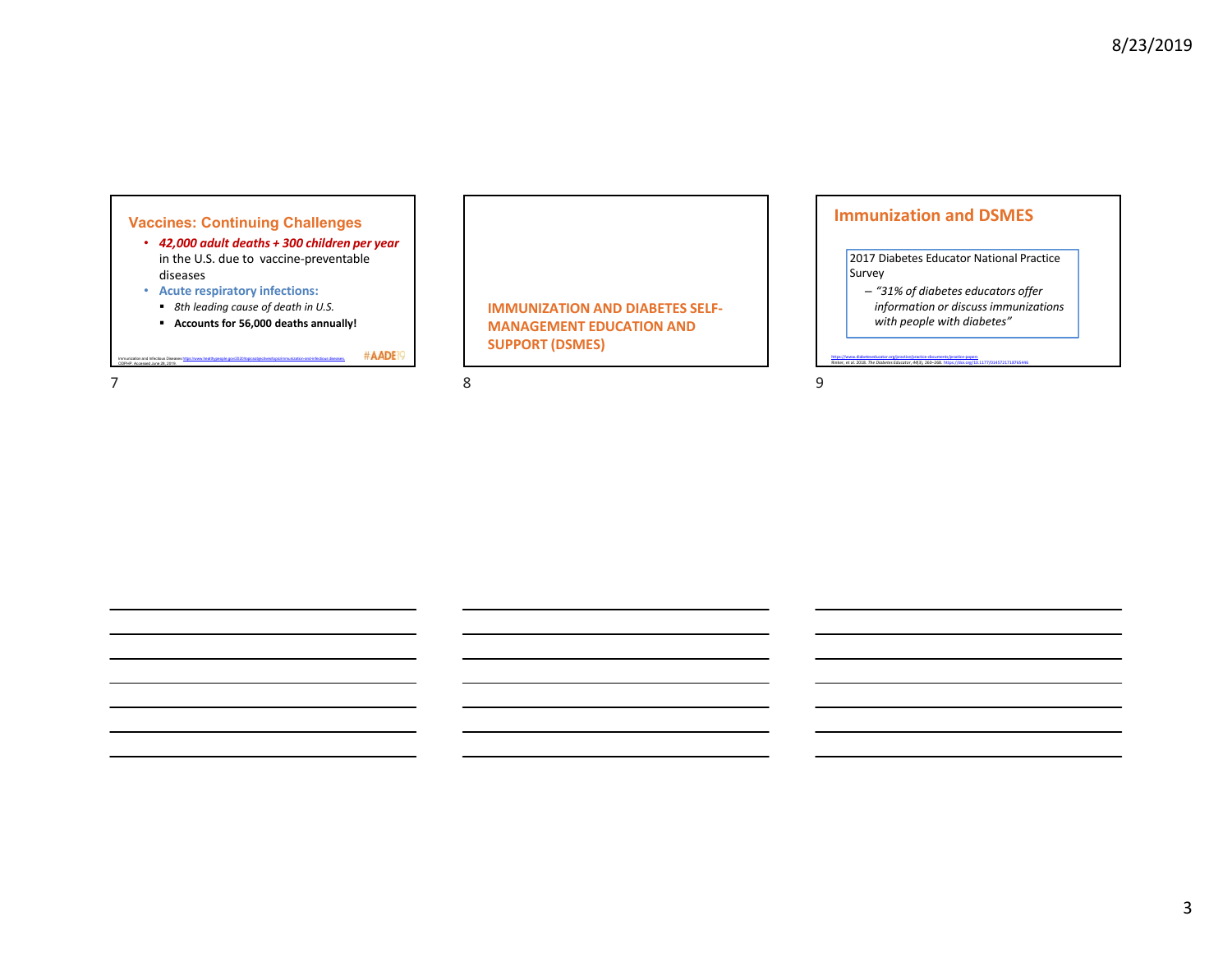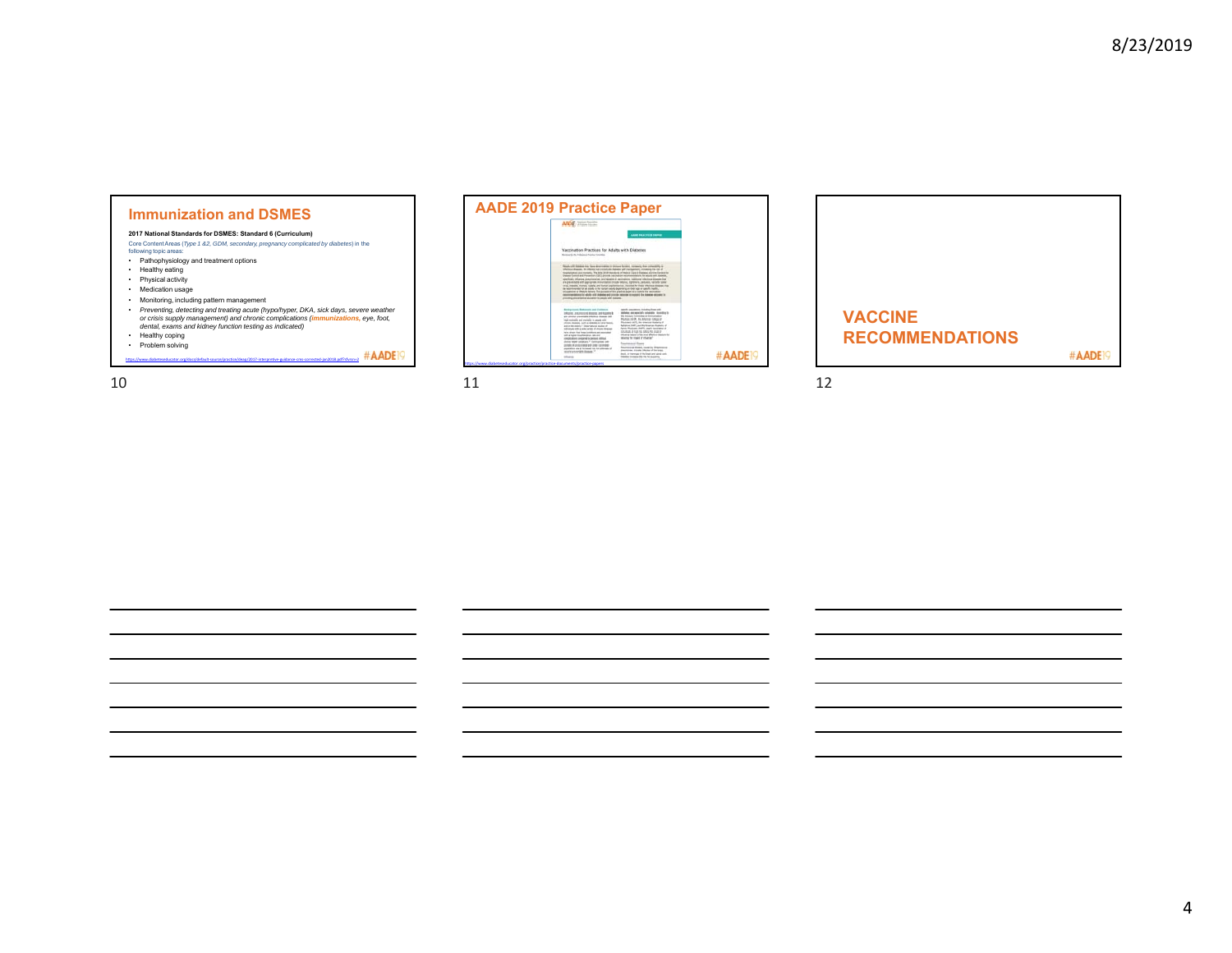| Vaccine                                                                                                                                                                                          | <b>Protects Against</b>                              | <b>CDC Recommendation</b>                                                                                                                    |  |  |  |  |
|--------------------------------------------------------------------------------------------------------------------------------------------------------------------------------------------------|------------------------------------------------------|----------------------------------------------------------------------------------------------------------------------------------------------|--|--|--|--|
| Influenza (Flu)                                                                                                                                                                                  | Seasonal flu virus                                   | Everyone age 6 months and older needs a flu vaccine,<br>every year                                                                           |  |  |  |  |
| Td or Tdap*                                                                                                                                                                                      | Tetanus, diphtheria.<br>and whooping cough           | Recommended for all infants and children, preteens<br>and teens, and adults                                                                  |  |  |  |  |
| <b>Zoster</b>                                                                                                                                                                                    | Protects against<br>shingles                         | Recommended for adults age 50+ years<br>Zoster vaccine live (ZVL, Zostavax)<br>Recombinant zoster vaccine (RZV, Shingrix) **                 |  |  |  |  |
| Pneumococcal                                                                                                                                                                                     | Protects against<br>serious pneumococcal<br>diseases | PCV13: Infants, young children, adults age 65+ years;<br>PPSV23: Adults age 65+ years and children age 2+<br>vears who are at increased risk |  |  |  |  |
| <b>Hepatitis B</b>                                                                                                                                                                               | <b>Hepatitis B</b>                                   | In PWD, recommended for ages 19-59 years: 60+.<br>give at discretion of the healthcare provider                                              |  |  |  |  |
| *Infants and children younger than 7 years old receive DTaP or DT<br>"Preferred by CDC<br>PCV13: 13-valent pneumococcal conjugate vaccine; PPSV23: 23-valent pneumococcal polysaccharide vaccine |                                                      |                                                                                                                                              |  |  |  |  |

# **Influenza (Flu) is a Serious Disease**

- >80,000 deaths from flu and related complications during 2017-2018 season
- Overall hospitalization rates during 2017-2018 were the highest ever recorded in our surveillance system
	- Individuals 65+ years accounted for **~58%** of reported influenza-associated hospitalizations

Garten R, et al. MMWR Morb Mortal Wkly Rep2018;67:634–642

# **People at High Risk for Flu Complications**

- Heart disease
- **Endocrine disorders, such as diabetes mellitus (DM)**
- Obesity
- Chronic lung disease (COPD, cystic fibrosis)
- Asthma
- Metabolic disorders

CDC: www.cdc.gov/flu/about/disease/high\_risk.htm

• Weakened immune system

#AADE<sup>19</sup>

#### $13$  13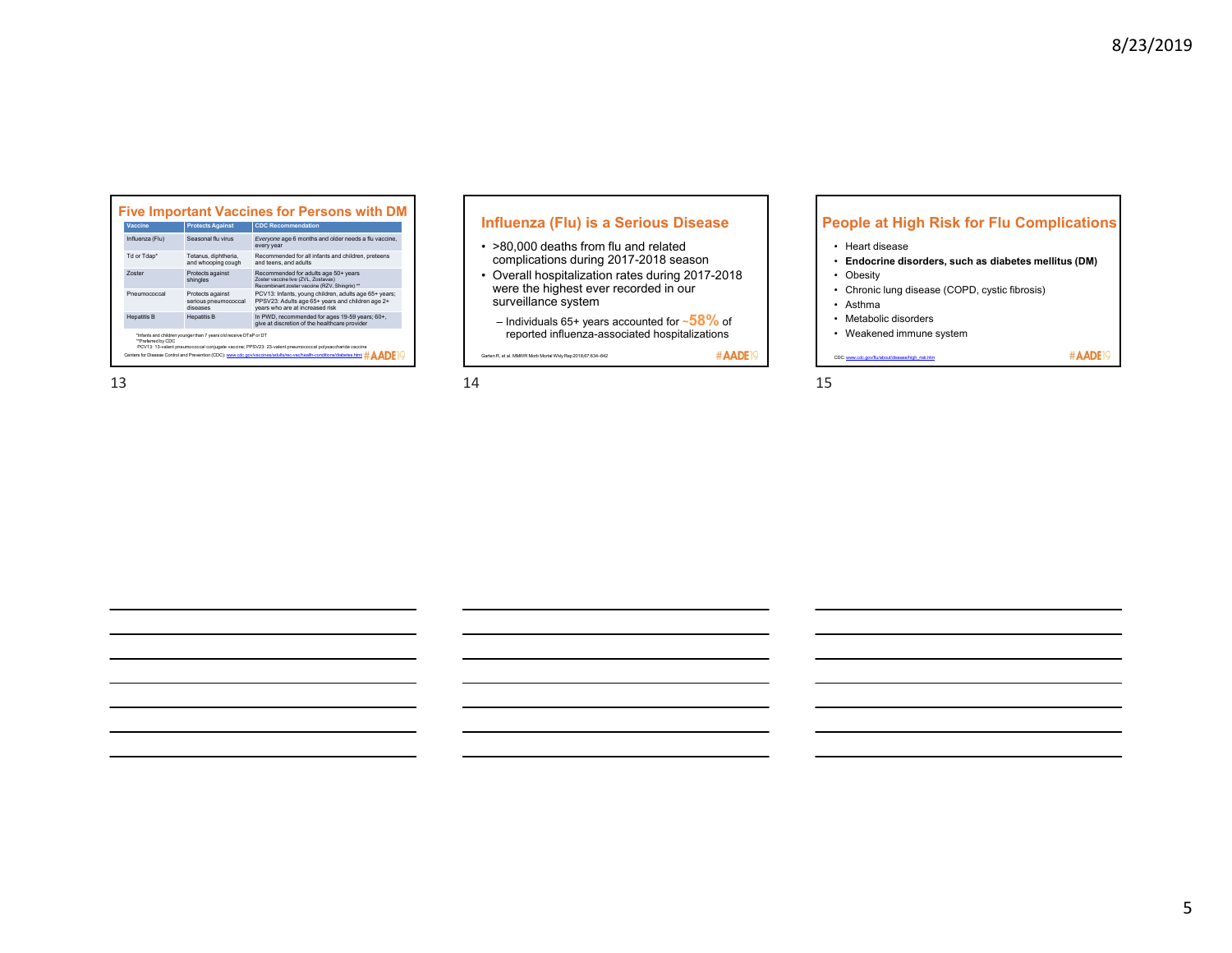



 $16$  and  $17$  and  $18$ 

| <b>Influenza</b>                                |                                                                                                                                                                                                    | WHY PEOPLE WITH DIABETES NEED TO GET VACCINATED                                                                                                                                                                        |                                                                                                                                                                   |  |
|-------------------------------------------------|----------------------------------------------------------------------------------------------------------------------------------------------------------------------------------------------------|------------------------------------------------------------------------------------------------------------------------------------------------------------------------------------------------------------------------|-------------------------------------------------------------------------------------------------------------------------------------------------------------------|--|
| Fact                                            | million<br>US addressinguard                                                                                                                                                                       | SERIOUS COMPUCATIONS MAY INCLUDE<br>· 6X increased risk of hespitalization<br>· Increased risk of beast struck or stoke<br>· Warsening of diobetes (poor glycenic control and                                          |                                                                                                                                                                   |  |
| <b>Sheet</b>                                    | andiabotos.<br><b>Burniched</b> complement<br>團                                                                                                                                                    | ecidents<br>other than or high visit for - + between this of meal and confessionly channe beam<br>· Permanent abusing decline/loss of independence<br>- SX higher risk of death due to be infection.                   |                                                                                                                                                                   |  |
| fact sheet developed by                         |                                                                                                                                                                                                    | ANALISA ELI) USPPINJATIONI IMPOOUTE OUTPOMER<br>Around the manusculate standings the backet and adventure research as attracts, beauty balance, and all<br>after course of death in which preferes with New 2 Molemma. |                                                                                                                                                                   |  |
| the National Foundation                         | <b>EDUCATE ANN MITFUARE PATIENTS</b>                                                                                                                                                               |                                                                                                                                                                                                                        |                                                                                                                                                                   |  |
| for Infectious Diseases                         | has find taking<br>Area policity with disjoners of                                                                                                                                                 | DIFORM potent with dislams desar for actions designs of fix and DIFORT free pat<br>Context provided neededge                                                                                                           | Reaching after that untildly to                                                                                                                                   |  |
| (NFID):<br>www.nfid.org/flu-<br>chronic-health- | offering complement dates<br>· Western production in the AT<br><b>COMPANY</b><br>Theatrica in basic about an<br>$-1$<br><sup>2</sup> Transferry Auto Seal of<br><b><i><u>School Arrest</u></i></b> | teal to the lot person to arrange<br><b>Between shake a disc</b><br>starts there by intermed.<br>of money the presentials                                                                                              | terestic furnished permit<br><b>Should selling Termstaked</b><br>the No wentier to regard the<br>Importante and collective at the<br><b>Contractor Contractor</b> |  |
| conditions                                      | <b>South conditions from By</b>                                                                                                                                                                    | All localiticans analysisments have a toda in accounting solution with chosen                                                                                                                                          |                                                                                                                                                                   |  |
|                                                 |                                                                                                                                                                                                    | that www.afd.arg/fundament-basility.com/titure for additional resources.                                                                                                                                               |                                                                                                                                                                   |  |
|                                                 |                                                                                                                                                                                                    |                                                                                                                                                                                                                        |                                                                                                                                                                   |  |

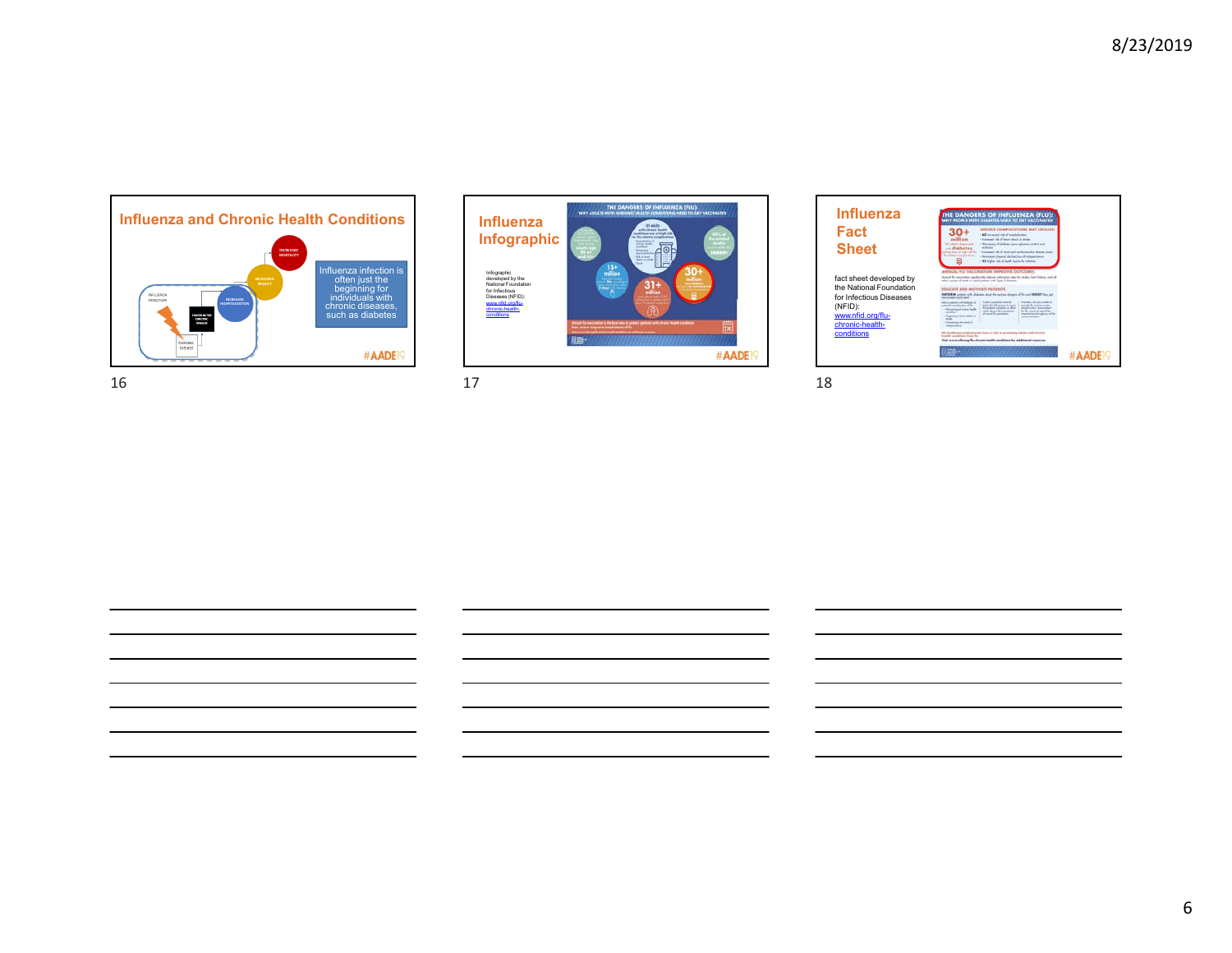### **Influenza and Diabetes**

- Influenza (flu) can cause significant and severe health complications for people with diabetes
- Interaction of flu/diabetes linked to significant morbidity and mortality, attributed to metabolic complications1
- Comorbid conditions (e.g., renal and heart disease) complicate impact of flu in people with diabetes, and can result in **long-term disability** beyond acute flu infection2

1. Peleg AY, et al. Diabetes Metab Res Rev. 2007Jan;23:3-13 2. Smith SA, Poland GA. Diabetes Care.2000;23:95-108

#AADE<sup>19</sup>

### **Influenza Vaccine Effectiveness**

- Vaccine updated annually to better match circulating viruses
- In some years, there is more drift than others Vaccine reduces the risk of flu illness by about 40% to 60% among the overall population
- ~40% during 2018-2019 season
- Some protection is ALWAYS better than no protection against flu

https://www.cdc.gov/flu/vaccines-work/vaccineeffect.htm

#AADE<sup>19</sup>

### **Influenza Vaccine Effectiveness**

- We focus on infection rates, but even if you do get the flu, vaccination can:
- Decrease the duration and severity of illness • Less days off work or school
- Reduce hospitalization rates
- Limit spread of infection to close contacts

#AADE<sup>19</sup>

#### $19$  20  $21$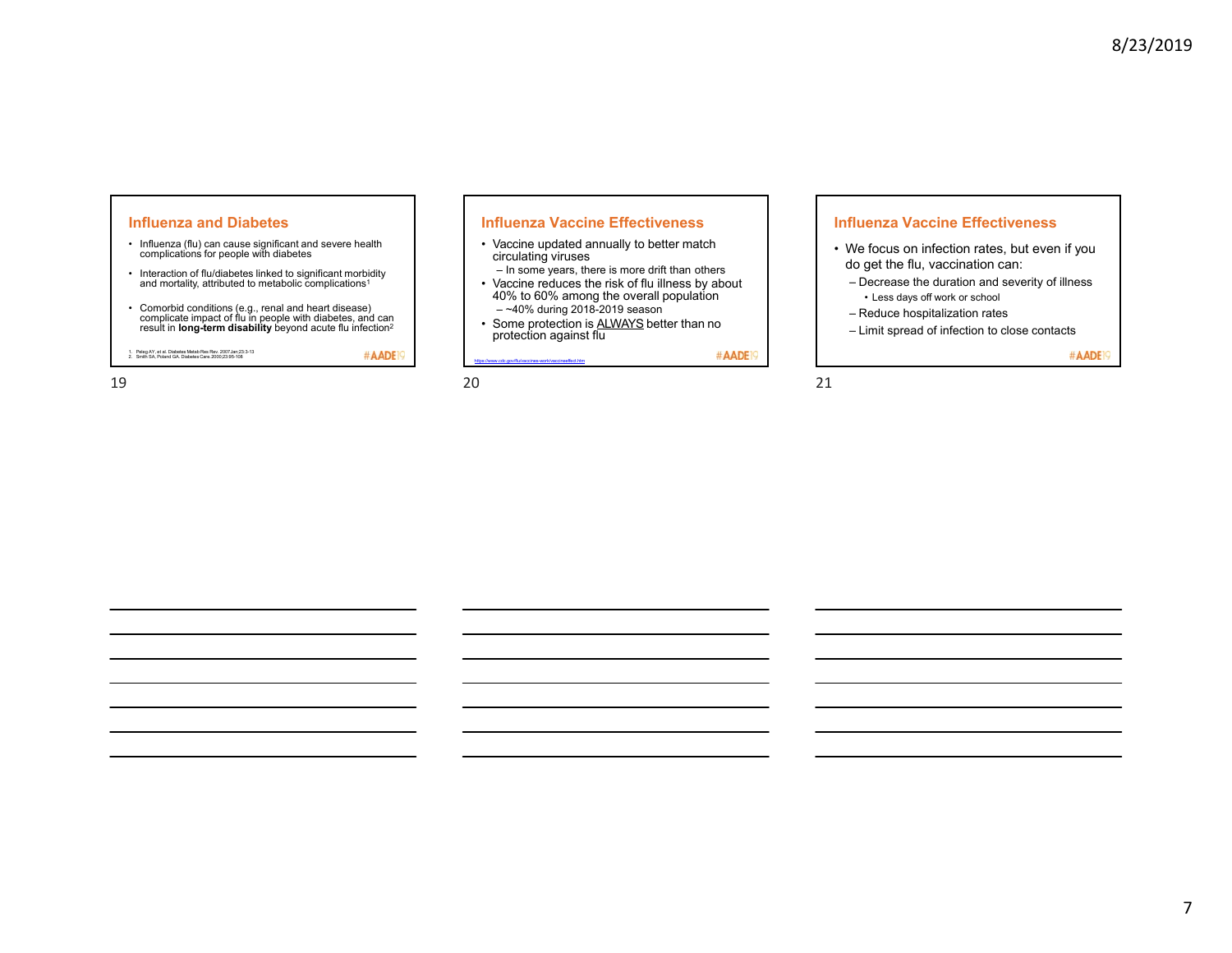#### **Influenza Vaccine Part of Preventive Care**

- ADA Position Statement: Influenza (and pneumococcal) vaccination is an important part of preventive care<sup>1</sup>
- Seasonal influenza vaccination significantly reduced admission rates for stroke, heart failure, and all-cause death in elderly patients with Type 2 DM over flu seasons<sup>2</sup>
- ACC, AHA and CDC recommend the annual flu vaccine as a secondary ASCVD risk reduction measure.3,4
- 1. Diabetes Care Jan 2003, 26 (suppl 1)s126-s128 2. VamosEP et al. CMAJ,2016;151059 3. Davis MM et al. Circulation. 2006;114(14):1549–1553 4. Centers For Discount Control and Prevention (CDC).<br>4. Devis MM et al. Croakers, 2005;14(ap. 1945–1953)<br>4. Centers for Disease Control and Prevention (CDC). http://www.cdc.gov/flu/professional/acip/specificpopulations.ht

### **Critical Need to Increase Influenza Vaccination Rates in PWD**

- Annual flu vaccine reminders are common; yet vaccination rates *remain low* for people with diabetes
- Educators should emphasize annual flu vaccination as *the most effective way* to prevent flu-related complications

#AADE<sup>19</sup>

**Vaccine Uptake: MADIABETES** Type 2 diabetes, 7-year follow-up, retrospective case cohort study in Spain

- 65.7% vaccine uptake over past year; ~ 19% no vaccine Barriers to uptake:
- Men: Belief they were not at risk; Women: Fear of adverse reaction ■ Increased mean A1C
- Variables that Increased Uptake:

Jiménez‐Garcia R, et al. Result of the MADIABETES cohort a 7 years follow up study. Vaccine.2017;35:101–108

- *90% agreed after Physician Recommendation based on age or health condition*
- Age (≥60 years); chronic respiratory disease, increased utilization of HCS Married, decreased education level, healthy behaviors

#AADE<sup>19</sup>

 $22$  23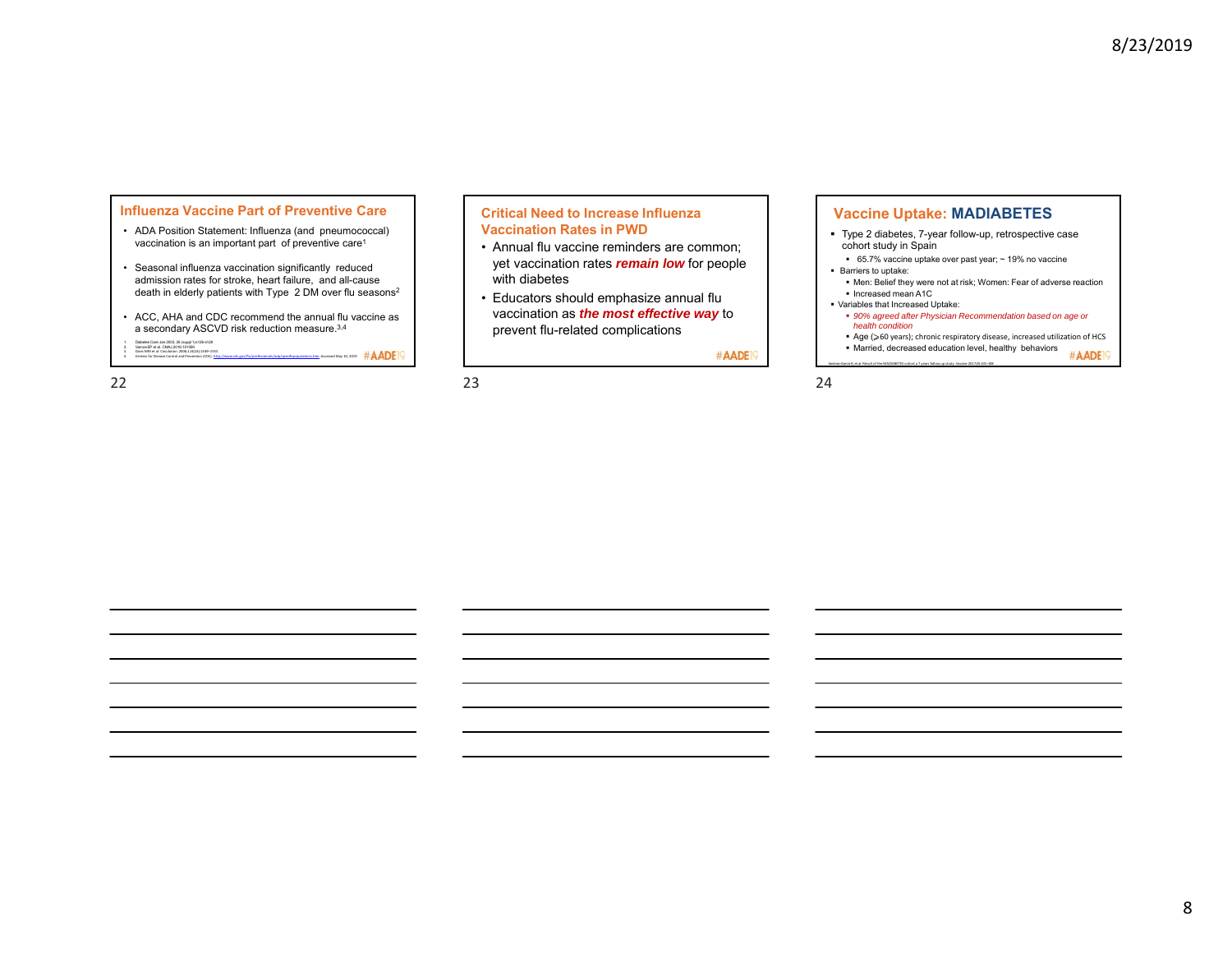# **Vaccine Uptake**

- In 2014, 69% of PWD in U.S., age 65+ years received the influenza vaccine1
- During 2017‐2018 flu season…  $\triangleright$  Est. 61.8% of persons age 65+ received the influenza vaccine *Healthy People 2020 Goal for 18+ years: 70% (\*)*
	- 69% of persons age 65+ had ever received pneumococcal
	- *Healthy People 2020 Goal for 65+ years: 90%*

| 1. (NS-Flu) and Behavioral Risk Factor Surveillance System (BRFSS).CDC Flu Vaccination Coverage, United States, Influenza Season<br>* - Non-Institutionalized | #AADE |
|---------------------------------------------------------------------------------------------------------------------------------------------------------------|-------|
|                                                                                                                                                               |       |

25  $26$ 

**INFLUENZA VACCINATION: CALL TO ACTION**

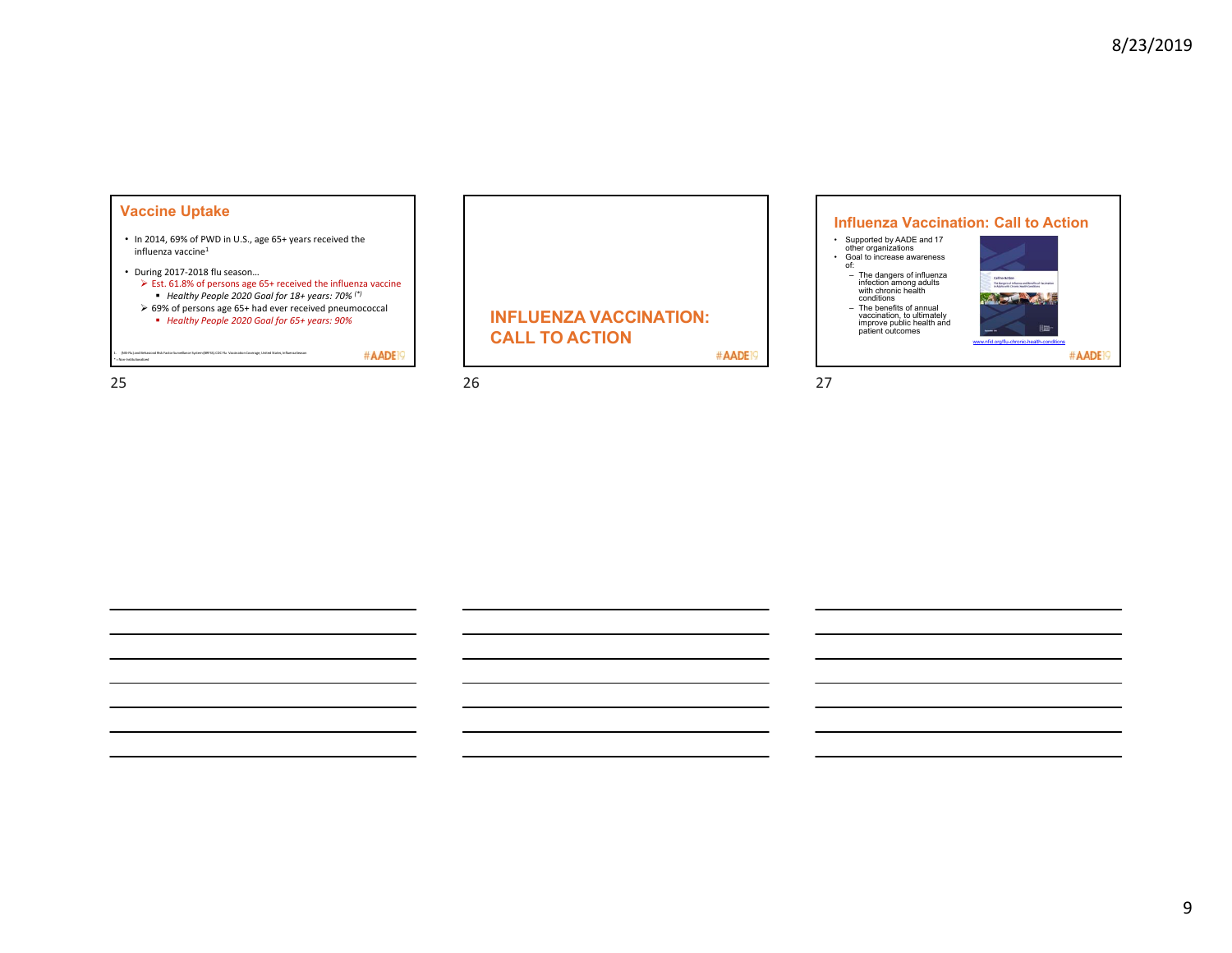# **Improving Influenza Vaccination Rates: Challenges**

- Accountability/Ownership
- Limited time and resources
- False notions about the burden of flu
- Myths and misperceptions about vaccination
- 







**HOW TO TURN A NO INTO AYES**#AADE<sup>19</sup>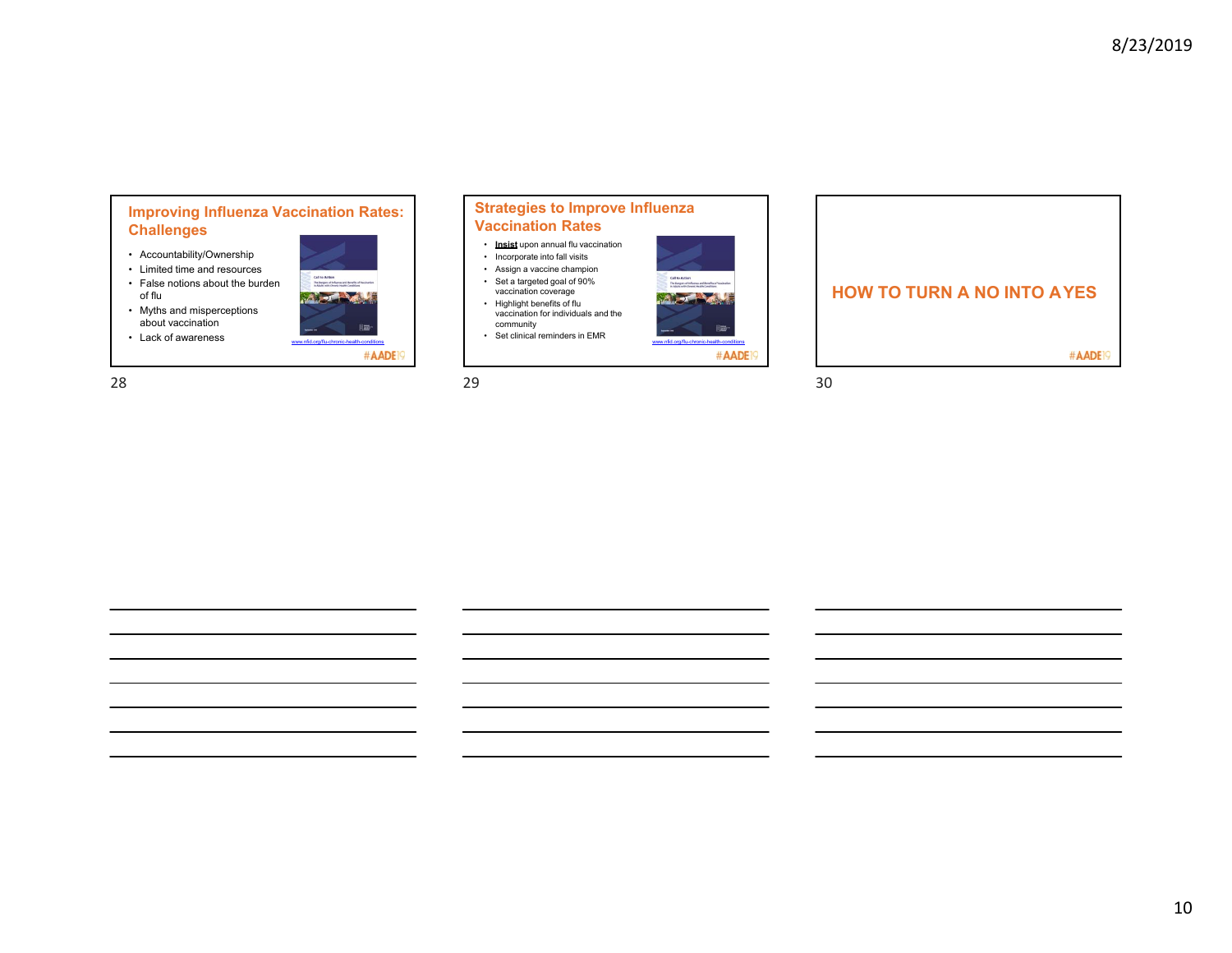# **Talking Points: Strategies to Turn a** *NO* **Into a YES!**

- 1. Provide a Strong, Clear Recommendation
- 2. Communicate about Potential Worsening of Chronic Condition *(and chronic complications*)
- 3. Explain Risk of Post-Infection Frailty
- 4. Emphasize Benefits of Disease Mitigation
- 5. Stress that Vaccination is a Social Responsibility

2.https://www.diabeteseducator.org/news/aade-blog/aade-blog-details/aade/2019/02/20/how-to-talk-to-people-with-diabetes-who-

www.nfid.org/flu-chronic-health-conditions

are-reluctant-to-getting-vaccinated

## **Strategies for Diabetes Educators to Increase Vaccination Rates (continued)**

- Include influenza vaccine in annual diabetes care checklist next to the A1C lab
- Include vaccine education and/or administration in performance measures
- Add vaccination history questions to patient intake
- questionnaires
- Educate other health care professionals about vaccinepreventable diseases and available resources #AADE<sup>19</sup>

#### $31$   $32$   $33$

#AADE<sup>19</sup>

# **Strategies for Diabetes Educators to Increase Vaccination Rates**

- Give talks about vaccinations/diabetes at community centers, church groups, health fairs
- Enlist peer educators/health aides to discuss increased risks for infections, in particularly the risk of influenza/diabetes interactions
- Present information in support groups within larger discussion about sick days and prevention; time with the start of flu season
- Advocate for increased vaccine access through pharmacy-based immunization programs #AADE<sup>19</sup>